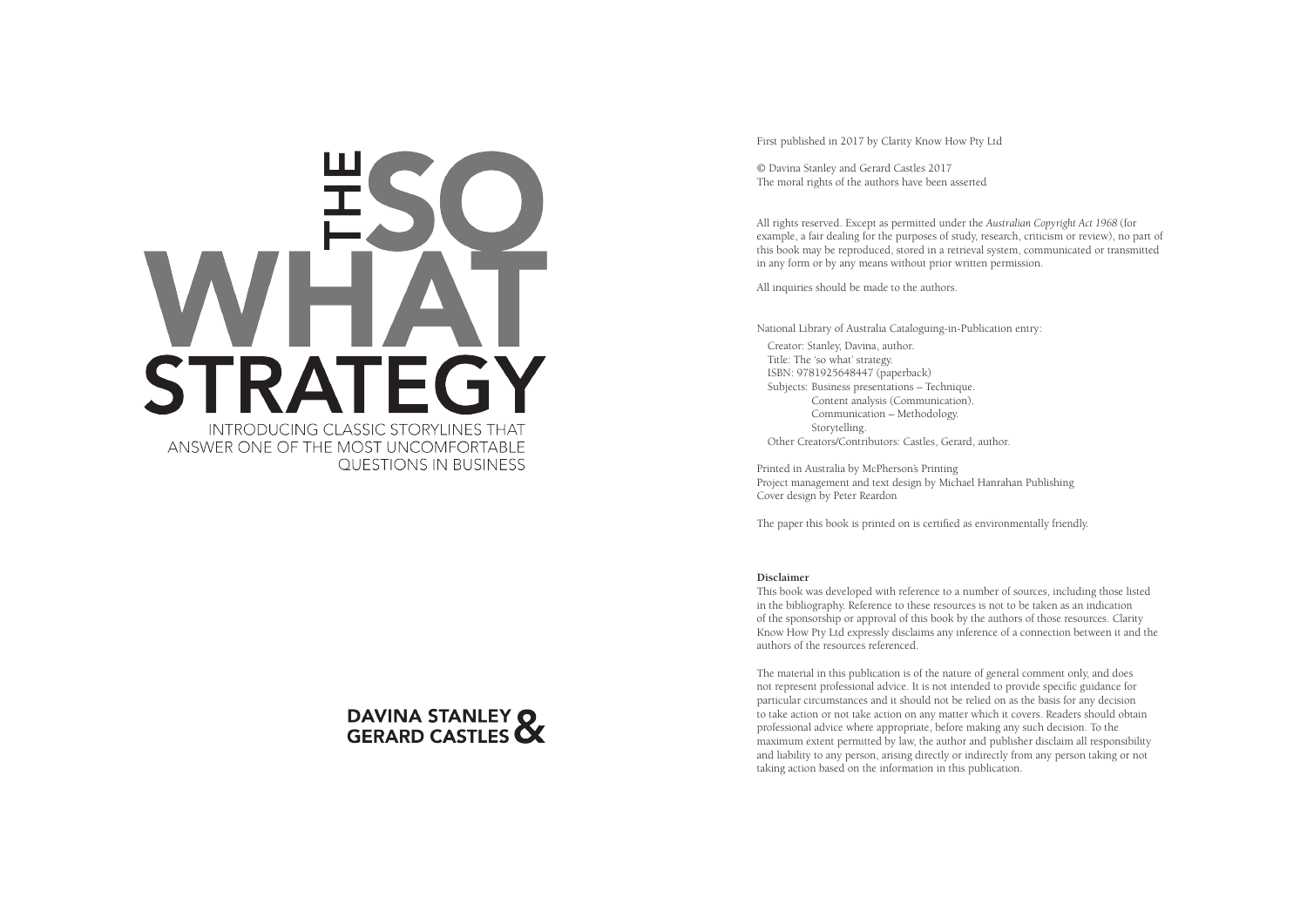#### *THE SO WHAT STRATEGY*

## CONTENTS

### Introduction 1

### 1 Understanding why mastering storylining is worth the investment 7

Storylining drives clarity of thinking and communication 8

Storylining drives faster and better decision making at all levels of a business 11

Storylining builds a culture of intelligent collaboration around real business issues 17

Storylining builds credibility and trust 20

## 2 Learning how to use storylines to identify and harness the 'So what' 23

What to think about *before* building your storyline 24 How to structure a storyline 28 How to test if your storyline is fit for purpose 44

3 Mastering the seven classic business storyline patterns 47 **Action Jackson** – for action plans 50 **Close the Gap** – for improvement recommendations 55 **Houston, We Have a Problem** – for explaining how to solve problems 60 The Pitch – for pitches and proposals 66 **To B or Not to B** – for explaining which option is best 74

**Traffic Light** – for updates 81 Watch Out – to counter emerging risks 87

## 4 Using storylines to shape the communication you share 93

Packaging your ideas into the most useful medium 95 Delivering your ideas clearly and powerfully 98 Getting feedback 102

## 5 Introducing storylining in your business 103

Being clear about your purpose and expectations 104 Putting simple support systems and structures in place 104 Allowing time to master the fundamental skills 105 Finding and encouraging role models 106 Planning to make it stick 106

iii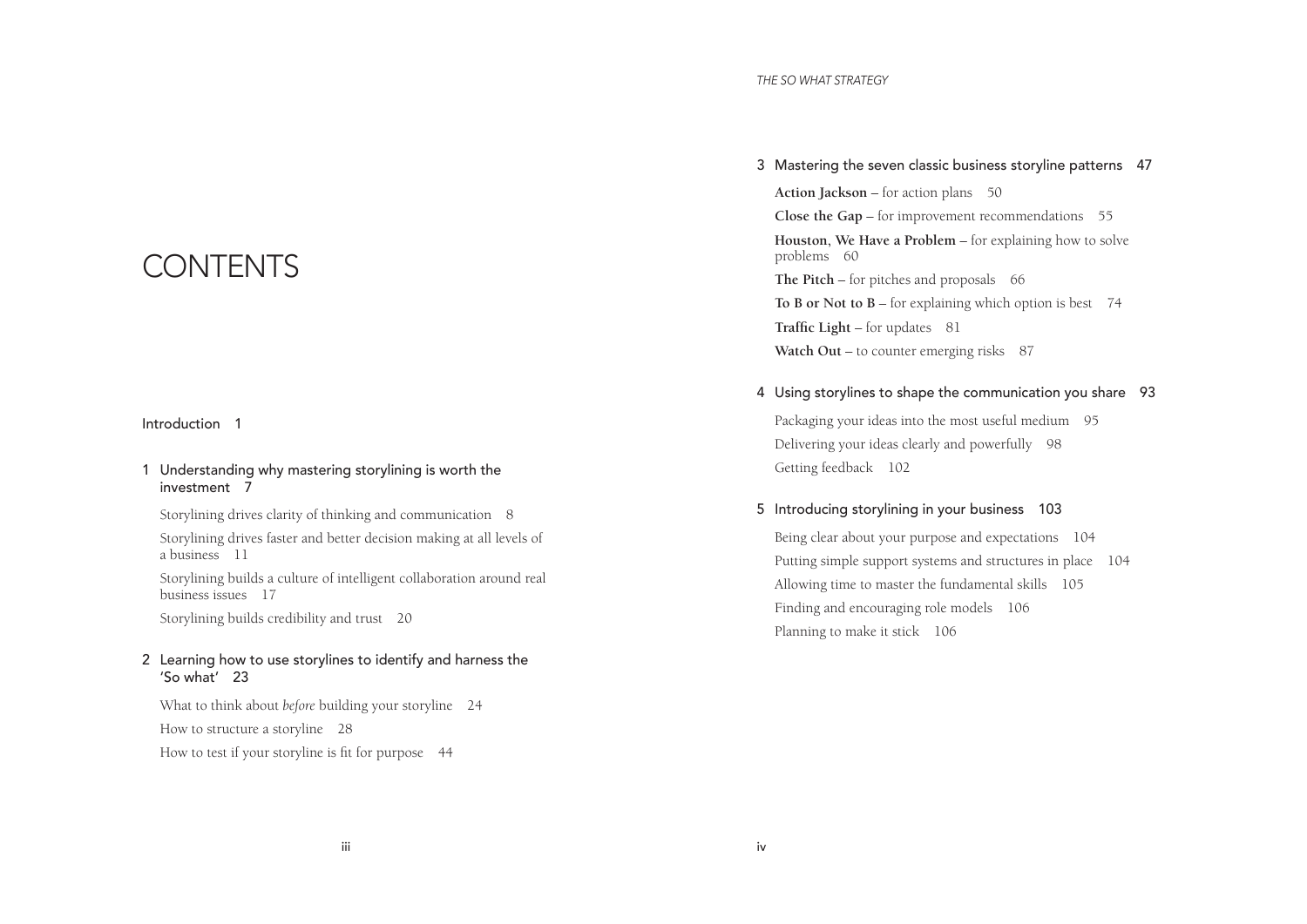#### Contents

v

Next steps for you 109

Appendix A: A storyline developed into a Word document 111

Appendix B: A storyline developed into a PowerPoint pack 117

About Davina and Gerard 123

Clarity College Resources 125

Bibliography 127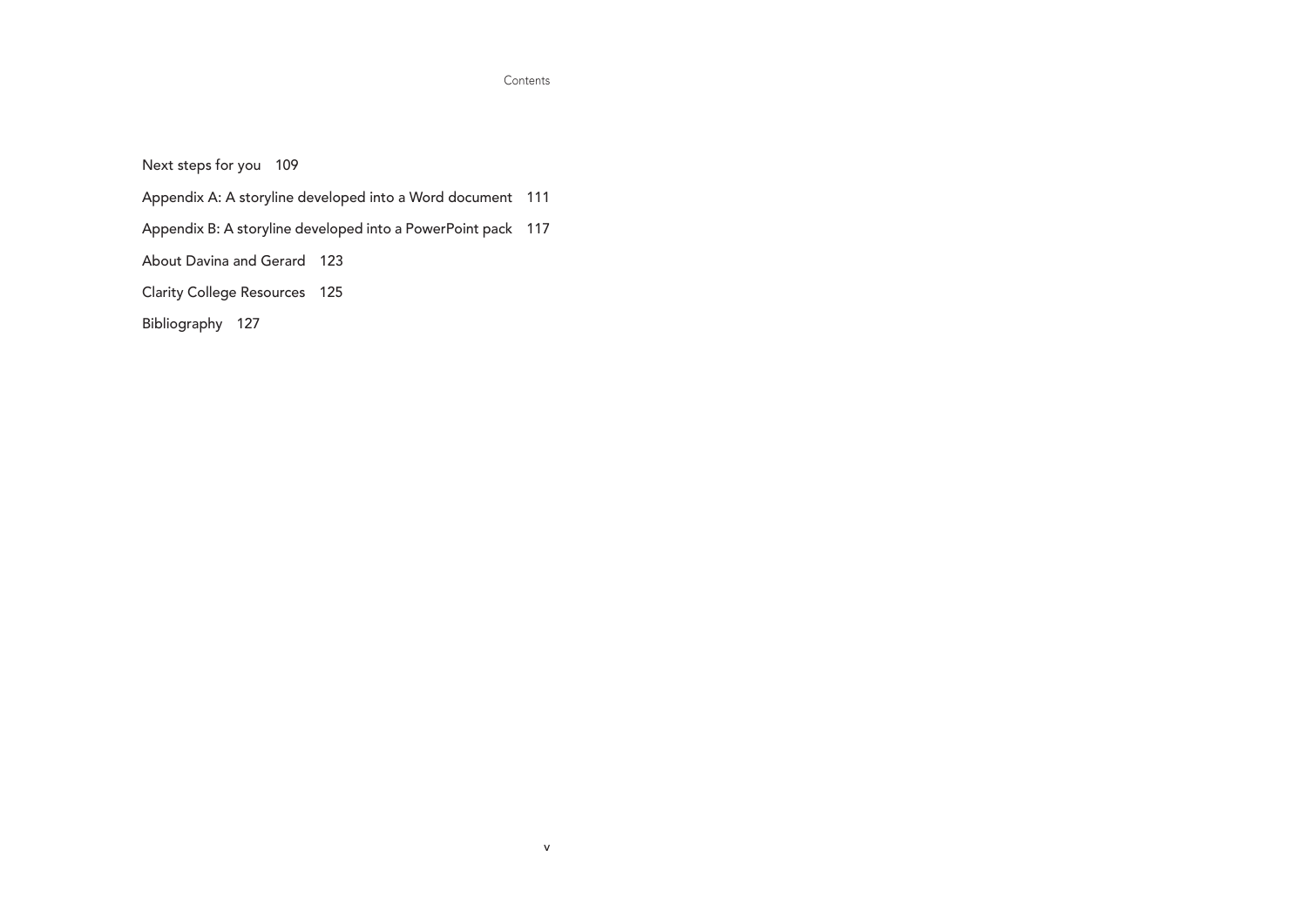## ACKNOWLEDGEMENTS

In writing this book we are all too aware of the shoulders upon which we stand. We both began our consulting careers as communication specialists at McKinsey & Company.

We learned from some of The Firm's greatest communicators: Sara Roche and Joanne Wyss in the US, Mary Mills in Sydney, and Julie Pierce, Thom Shaw, Ruby Chen and Teresa Woodland in Greater China. Barbara Minto of *The Pyramid Principle* fame was also in the mix, as well as many other colleagues from Europe, Asia and the Americas with whom we shared late-night storylining conversations.

We continue to enjoy the push and pull of working with wonderful colleagues, some of whom trained at The Firm, some of whom bring a different perspective. Our current list of collaborators includes Angela Scaffidi, Louise Geoghegan, Josh Dowse, Jo Wigley, Natalie Hoy and Sally McMicking.

We also thank those family members, friends, clients and colleagues who took the time to read our early drafts and offer us some courageous feedback: Andrew Stanley, Bruce Trewhella, Christiane Gerblinger, Mary Morel, Nick Murray and Wayne Lewis.

Last but not least, we thank our clients, who have opened our eyes as to how storylines can be used in practice, inside and outside consulting environments, in almost all areas of business and government.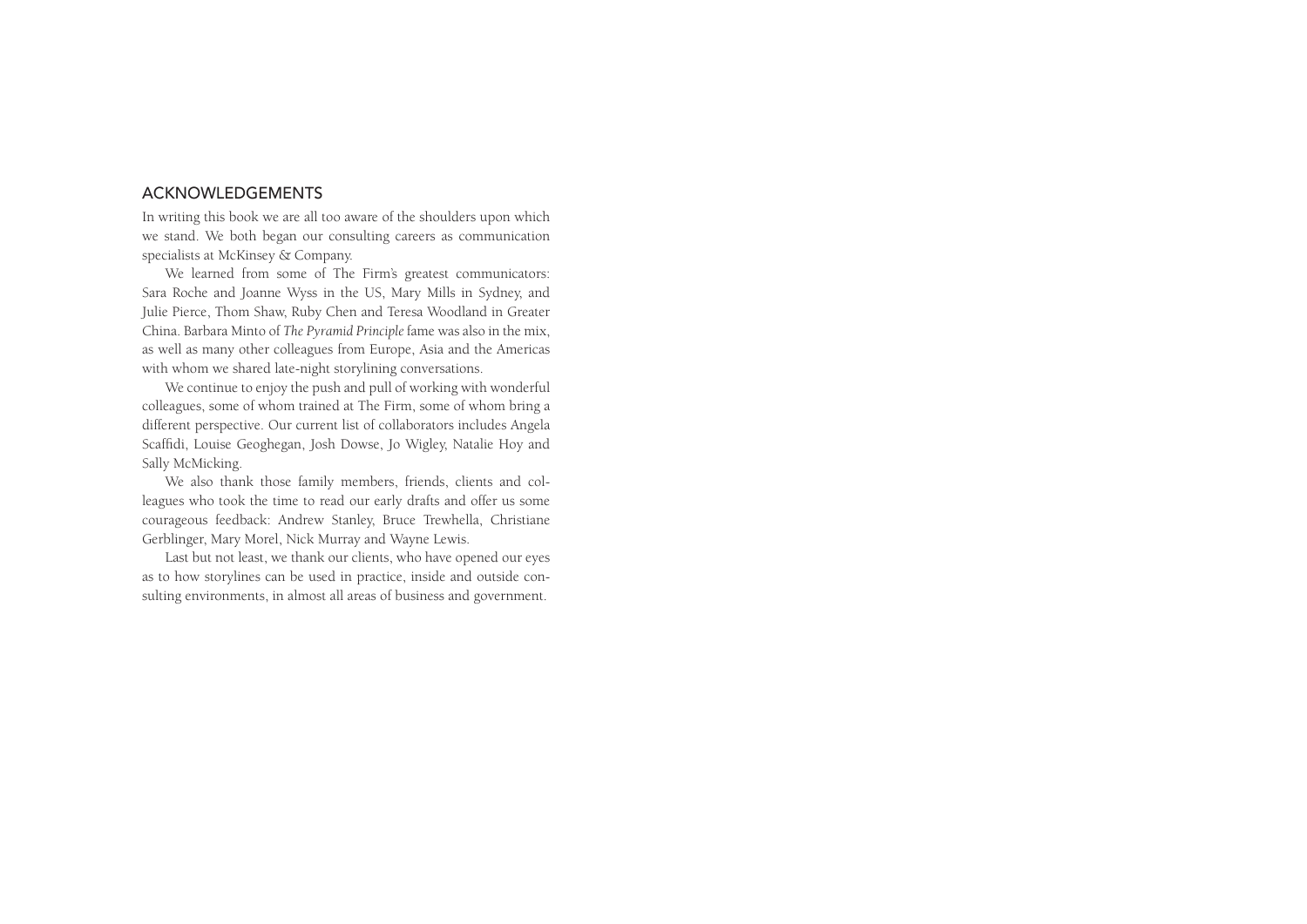## **INTRODUCTION**

#### 'So what?'

At the end of a presentation, business leaders regularly ask one, single question: 'So what?' It's one of the most uncomfortable questions in business.

They ask because they want to know why the ideas in your presentation should matter to them and to the business, and they want to know in one simple statement. You might have spent countless hours, days and weeks preparing, but they want a succinct answer that summarises everything for them in an instant. And you want the earth to open up and swallow you because you don't know how to answer this question succinctly.

'So what?'

If you don't answer this question well, all of your work can be for nothing. Early in our careers, we were both on the receiving end of this question and not ready to answer it. Those memories are some of our most crushing, yet also our most instructive.

What's the solution? To avoid the embarrassment and frustration of not being able to answer that one simple question, you must state the 'So what' clearly and unambiguously at the *beginning* of your

#### *THE SO WHAT STRATEGY*

communication and then make the case to support it, rather than trying to tie everything together at the end when your audience may have lost focus or interest.

That sounds simple, but there is a secret to doing this well – it's what we call 'storylining'. A business storyline\* is a simple map of ideas arranged into a logical order and hierarchy. It can be used to make a complex business case or structure a simple email, for a presentation or a speech, for a meeting or a workshop, and there are different storylines to use in different circumstances.

If you have not worked with storylines before, now is a good time to show you what one is. The key to a good storyline is the structure, as outlined in this example.

#### A storyline example

At first glance, when presented visually, storylines look like a lot of boxes with lines connecting them. When populated with someone's ideas in a way that makes sense, however, they come to life.

Here is a real-life example. It's the storyline a team used to map out their thinking about how to convince a Steering Committee that they should push forward and implement a new system.

We worked with the lead manager to pull together the storyline for the Steering Committee briefng, shown opposite. Take a moment to skim it and we will then explain more about how each of the elements of the storyline works together.

This storyline maps the key ideas the manager wanted to communicate. It works through the context, trigger and question, and states an overall idea - the 'So what' of the whole communication (that BigCo should implement SuperSys). It then lays out the hierarchy of ideas that support the 'So what', breaking each of those five supporting reasons down to provide enough detail on each to satisfy the Steering Committee audience. You can see from the diagram that the top-level ideas in this structure form a strong case to implement the SuperSys solution.

For the sake of simplicity, we'll call all business storylines from now on 'storylines'. We realise this term is used in many different contexts, but it has a specific use here that will be consistent throughout this book.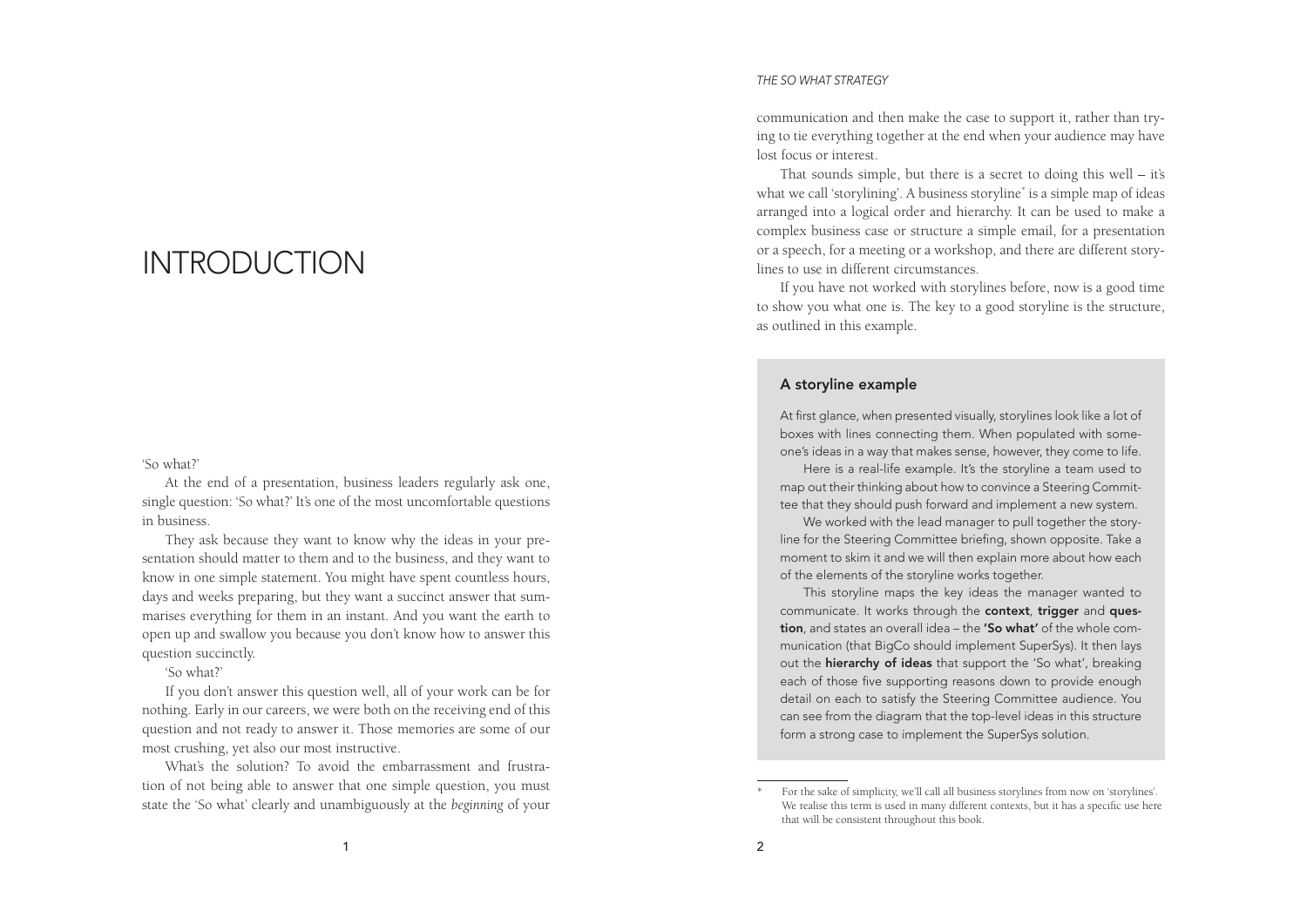Example storyline: SuperSys recommendation

| Context                                                                                                                                                                                                                                                                                                            | SuperSys has been proposed as a replacement for the<br>existing rudimentary Management Information System (MIS)<br>that powers the loyalty program |                                                                                                                     |                                                                                                                                                   |                                                                                |
|--------------------------------------------------------------------------------------------------------------------------------------------------------------------------------------------------------------------------------------------------------------------------------------------------------------------|----------------------------------------------------------------------------------------------------------------------------------------------------|---------------------------------------------------------------------------------------------------------------------|---------------------------------------------------------------------------------------------------------------------------------------------------|--------------------------------------------------------------------------------|
| <b>Trigger</b>                                                                                                                                                                                                                                                                                                     | We have completed a discovery process to understand what it<br>can deliver and whether we should proceed                                           |                                                                                                                     |                                                                                                                                                   |                                                                                |
| Question                                                                                                                                                                                                                                                                                                           | Should we proceed?                                                                                                                                 |                                                                                                                     |                                                                                                                                                   |                                                                                |
| BigCo should implement SuperSys as soon as possible<br>to strengthen the loyalty program campaigns                                                                                                                                                                                                                 |                                                                                                                                                    |                                                                                                                     |                                                                                                                                                   |                                                                                |
|                                                                                                                                                                                                                                                                                                                    |                                                                                                                                                    |                                                                                                                     |                                                                                                                                                   |                                                                                |
| <b>SuperSys</b><br>will improve<br>campaign<br>management<br>and flexibility                                                                                                                                                                                                                                       | <b>SuperSys</b><br>will reduce<br>business risk                                                                                                    | SuperSys is<br>compatible<br>with all kev<br>data sources                                                           | <b>SuperSys</b><br>aligns with<br>BigCo's<br>strategic<br>priorities                                                                              | Funding has<br>already been<br>secured                                         |
| • SuperSys<br>will provide<br>ability to<br>manage<br>more<br>complex<br>and targeted<br>campaigns<br>• SuperSys<br>allows fast<br>setup<br>• SuperSys<br>is flexible,<br>being able to<br>host rewards<br>across<br>multiple<br>product lines<br>• SuperSys<br>will drive<br>stronger<br>performance<br>reporting | • SuperSys<br>will reduce<br>data<br>transfers<br>• SuperSys<br>will reduce<br>manual<br>handling and<br>associated<br>errors                      | • SuperSys<br>accepts<br>internal data<br>sources<br>• SuperSys<br>interfaces<br>with external<br>data<br>providers | SuperSys<br>will deliver<br>improved<br>customer<br>experience<br>with instant<br>rewards<br>• SuperSys<br>will provide<br>future<br>adaptability | • SteerCo has<br>approved<br>funding<br>• First tranche<br>is available<br>now |

#### *THE SO WHAT STRATEGY*

This communication worked. The manager used the storyline to structure a short verbal briefing to present to the Steering Committee. She talked the storyline through from beginning to end, stopping to answer questions when necessary, and she could deal with the tougher queries more easily because she was clear and confdent in her recommendation. Surprisingly, she did not need further supporting slides as she was able to answer any question that came her way during the conversation.

This is an example of a storyline in action. It's a fairly simple example. Many of our projects involve very complex ideas. Regardless of complexity good business communication adheres to one simple maxim – developing clarity around a storyline helps drive clarity of thinking and communication. It's all about getting to the 'So what'. This book outlines seven classic storyline patterns that will help you get to the 'So what' fast.

We like to practise what we preach, so here's our 'So what' …

#### Storyline patterns are 'the secret' to structuring your ideas so you can succinctly convey your key points, enabling quicker decisions and better business outcomes.

These patterns emerged over time from our work with clients. In helping teams craft business communication, we started to see repeating structural patterns – all slightly different but nevertheless based around common plots, or what we now call 'storyline patterns'.

It was while working with an organisation in Australia one day that we started to think about the power of these patterns. We had been helping the team think through the structure for a complex piece of legal advice and needed a way to cut through the complexity. To do that we outlined some classic business storylines on a whiteboard and asked the team if one of those storylines was useful for the situation they faced. Seeing someone point excitedly to a storyline and say, 'That's it! It's an "options story",' we realised we were onto something, and the search for the great business storyline patterns began.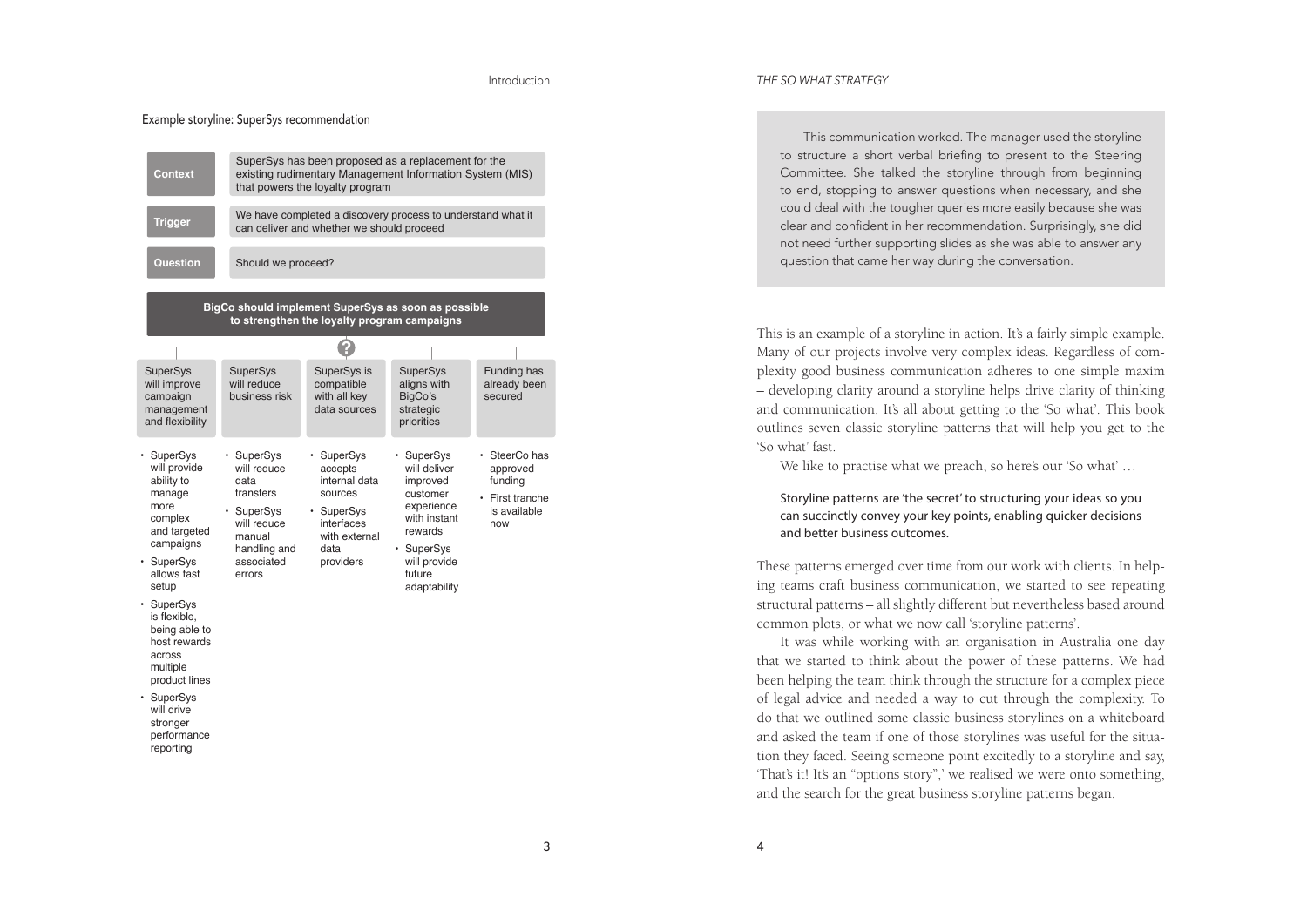#### Introduction

We've distilled them down to our top seven classics, which are outlined in this book. These are patterns for business communication that help you get stuff done, the stories that help you and your team make good decisions, understand complex issues, monitor activity and respond effectively to problems. These are not narratives in the literary sense, but are still stories all the same.

Once we started to share these patterns with our clients we found that they saved time while also creating more impactful and audiencefocused communication. What's more, we saw our clients become confident enough to share those stories even in difficult situations. When clients took a disciplined approach to thinking through what they wanted to achieve from their communication and how they would structure and communicate it, they had more impact and achieved better results.

## The seven classic storyline patterns

- 1 **Action Jackson** for action plans.
- 2 Close the Gap for improvement recommendations.
- 3 Houston, We Have a Problem for explaining how to solve problems.
- 4 The Pitch for pitches and proposals.
- 5 To B or Not to B for explaining which option is best.
- $6$  Traffic Light for updates.
- 7 Watch Out to counter emerging risks.

Our experience also tells us this approach is cross-cultural and crossgenerational. It applies in Australasia, the Americas, Asia and Europe, and it works just as well for experienced professionals, board members and millennials.

#### *THE SO WHAT STRATEGY*

Given this experience, we think these storylines are too good not to share. To unlock the power of the 'So What' strategy, you need to take five steps:

- 1 Understand why mastering storylining is worth the investment (chapter 1).
- 2 Learn how to use a storyline to identify and harness the 'So what' (chapter 2).
- 3 Master the seven classic storyline patterns (chapter 3).
- 4 Use storylines to shape the communication you share (chapter 4).
- 5 Introduce storylining in your business (chapter 5).

In the following chapters we will take you through these steps one by one, and also explain in detail how each storyline works and when to use each one.

We wish you all the best with your business communication.

*Davina Stanley and Gerard Castles June 2017*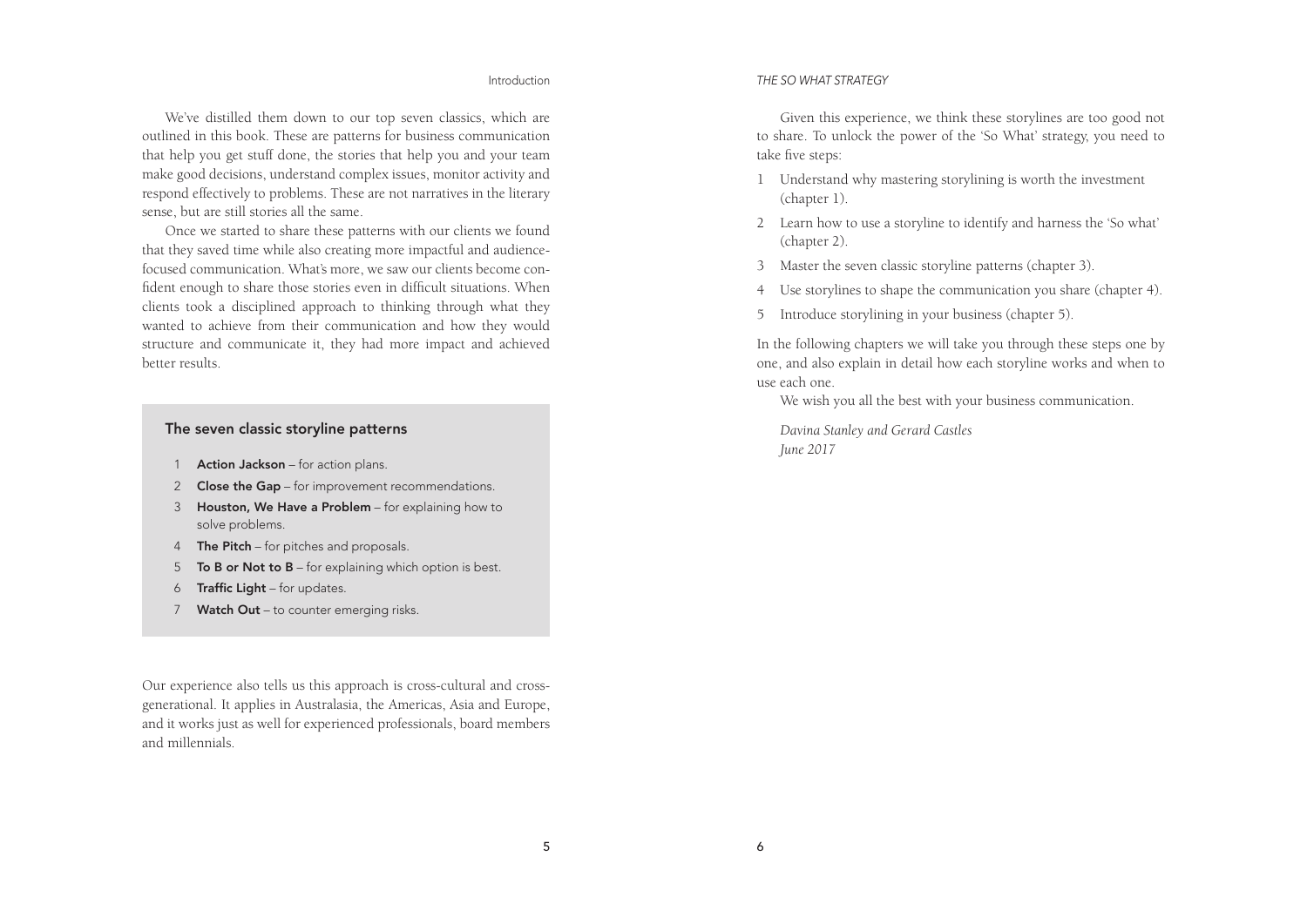



# MASTERING THE SEVEN CLASSIC BUSINESS STORYLINE PATTERNS

So, now you know about the benefits of storylines and how they work, it's time to start thinking about putting them into practice. One question we often hear at this point is, 'Do you have to start from scratch and come up with a storyline for each new communication?' The answer is *no*. You can use a 'storyline pattern' to kick-start the process. Solutionary and the benefits of each one, and the benefits of each approach, and we'll controlled use the benefits of statement and how they work, its time to start this points and bout putting them into practice. One ques

Let's see how this works …

People often talk about the seven great story structures, which include the comedy, the tragedy and the hero's journey. Well, in business – as we have said – we think there are also underlying patterns in business communication.

In this chapter we are going to examine our seven classic storyline patterns that will help you communicate your ideas in a way that is both clear and compelling. We'll explain how they work, when you

#### *THE SO WHAT STRATEGY*

provide an example of each storyline in action.\* Master these and you will be well on the way to becoming a great business communicator.

We won't make you wait any longer. Here they are! The seven classic business storyline patterns are:

- 1 *Action Jackson* for action plans.
- 2 *Close the Gap* for improvement recommendations.
- 3 *Houston, We Have a Problem*  for explaining how to solve problems.
- 4 *The Pitch*  for pitches and proposals.
- 5 *To B or Not to B* for explaining which option is best.
- 6 *Traffic Light* for updates.
- 7 *Watch Out* to counter emerging risks.

So, let's find out how each of them works …

These are examples that we have distilled from our experience and sanitised to protect the innocent, disguising names, companies and individuals as well as any figures. That said, these examples are from real experience. We've created these examples by focusing on generalities and structure and without being experts in each subject area. If you know more about the subject of a storyline than we do and think any of the content isn't quite right, please let us know so we can improve it for the next edition.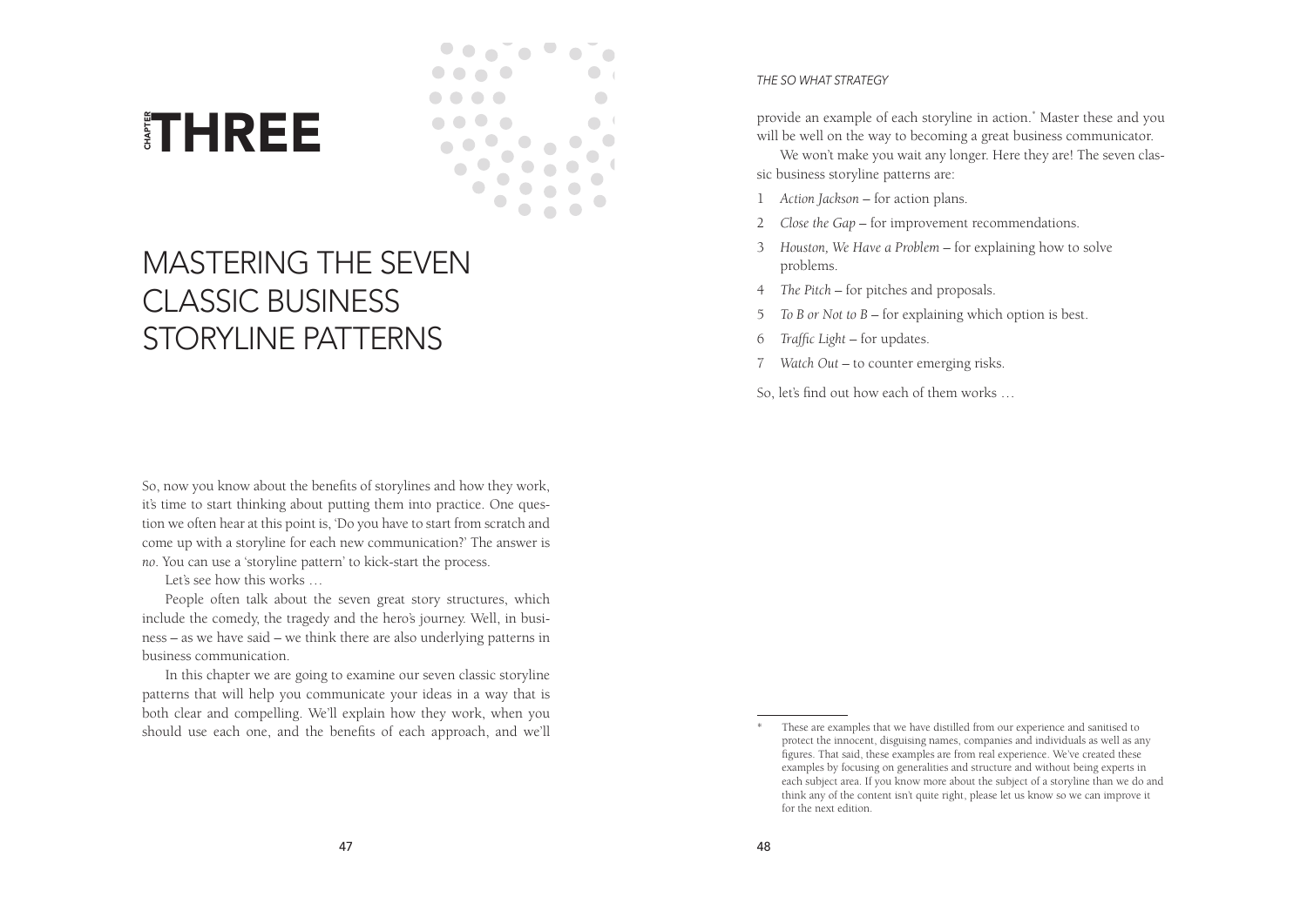## Pointers for picking and populating storyline patterns

Picking and populating a pattern can be faster and easier than starting from scratch, so we encourage you to look at our patterns at an early stage when developing your communication to see which one will best fit your circumstances. There are many ways to do this. You may like to scan the patterns to see which one 'feels right', or alternatively you may like to step back for a moment and think about your audience's needs first.

If your audience needs to know only why or how – or potentially what – needs to be done in one piece of communication, a grouping structure will work best. If your audience needs to know both why and how something should be done in one communication, you will need a deductive storyline.

If you're not sure, brainstorm with your colleagues to fush out your ideas further before you decide. This step will also help you clarify if you have all the information you need.

Whatever your tactic, pick a pattern that fits best and sketch your ideas into it, being mindful of the critical role each element of the storyline plays as you go.

Be careful here. Do not force fit your thinking into the pattern and sacrifice its logical integrity. If one of the patterns is not right, you may need to look for another one or potentially start building your storyline from scratch.

Whichever way you go, keep coming back to the 10-point test to keep yourself on track.

*THE SO WHAT STRATEGY*

## ACTION JACKSON – FOR ACTION PLANS

Sometimes we don't have to argue a case about *why* we have to act – we just have to act! That's where Action Jackson comes in. It's an action storyline, pure and simple. Action Jackson tells the audience what steps are required to implement a particular action.

To make Action Jackson work for you:

- understand that it's a simple storyline describing steps
- use it when you want to spell out an action plan
- build it to map an overall recommendation and supporting steps
- avoid using it when your audience still needs to be convinced.

Let's discuss each of these below.

## Understand that Action Jackson is a simple storyline describing steps

Action Jackson couldn't be simpler! It describes actions to audiences who do not need to be persuaded, usually because they already know why something needs to be done – either it's obvious to them or they have endorsed the recommendation previously.

Let's have a look at the Action Jackson storyline.

#### Action Jackson pattern

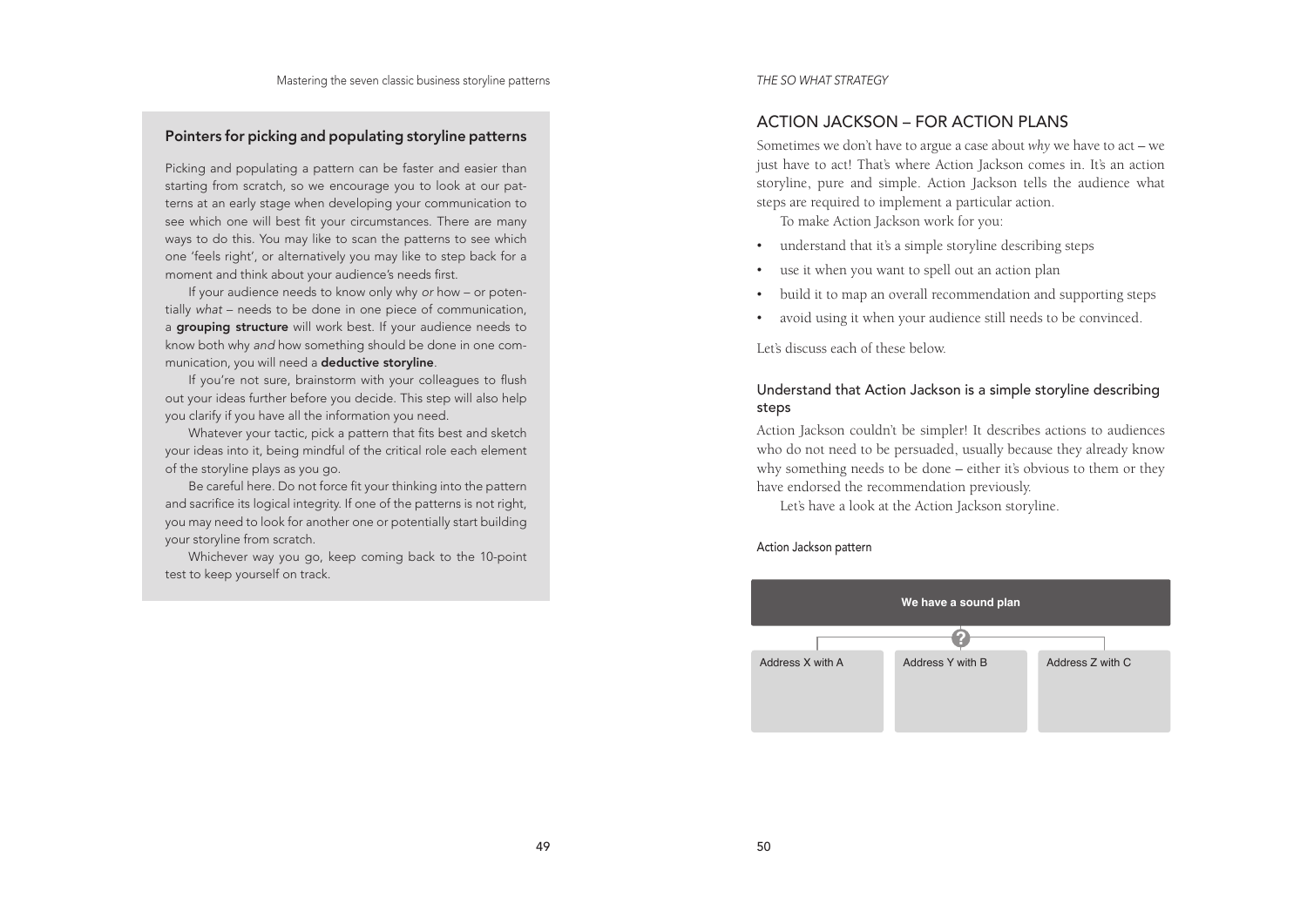## Use Action Jackson when you want to spell out an action plan

You would choose the Action Jackson storyline when you need to out line the steps you will be taking to implement a recommendation.

Like many of our other classic storylines, this might be when you need to present a paper to a senior team or a board when they need to understand how a particular strategy needs to be implemented. Or it could be the structure for a briefing in a team meeting, such as a routine team huddle.

Either way, the audience must already be convinced that action is necessary and be curious about what specific actions you are recommending.

Let's look at two examples. When thinking about how these struc tures might be used, we think about the 'macro' level and the 'micro' level. Macro refers to larger – often high stakes – pieces of communica tion, and micro is smaller, day-to-day communication. In both situa tions the logic must be strong and the presentation powerful.

#### *Example: the recovery plan*

Action Jackson is a great storyline structure when you don't have to convince your audience on a course of action, you only need to outline *how you will make it happen*. For example, the finance team in a large bank used the Action Jackson pattern when they had already made the case that a business unit was missing their stretch target and they wanted to explain what steps they could take to make up the shortfall.

You can see in the storyline on the following page that the context and trigger remind the audience of what had already been agreed. The core of the storyline outlines the steps required to close the shortfall, and then the next level of support outlines the actions required to implement each step.

The team mapped their ideas into the storyline on a whiteboard before preparing their PowerPoint pack. The pack itself had substan tially more detail than this high-level storyline as the team expected the leadership to drill down into the specifics around how they could increase their service fees without upsetting their customer base and their marketing messaging.

#### *THE SO WHAT STRATEGY*

The Friendly Bank storyline



Working through the storyline together in advance allowed the team to test the thinking and think through the tough questions they might be asked. From this, they fine-tuned their answers. This is a powerful way to use storylining to help push your thinking and refine your communication.

### *Example: the verbal team briefing*

Action Jackson is a great storyline structure for short, sharp team briefings.

For example, one of the teams we were supporting needed to provide an update for a senior executive. The team needed to explain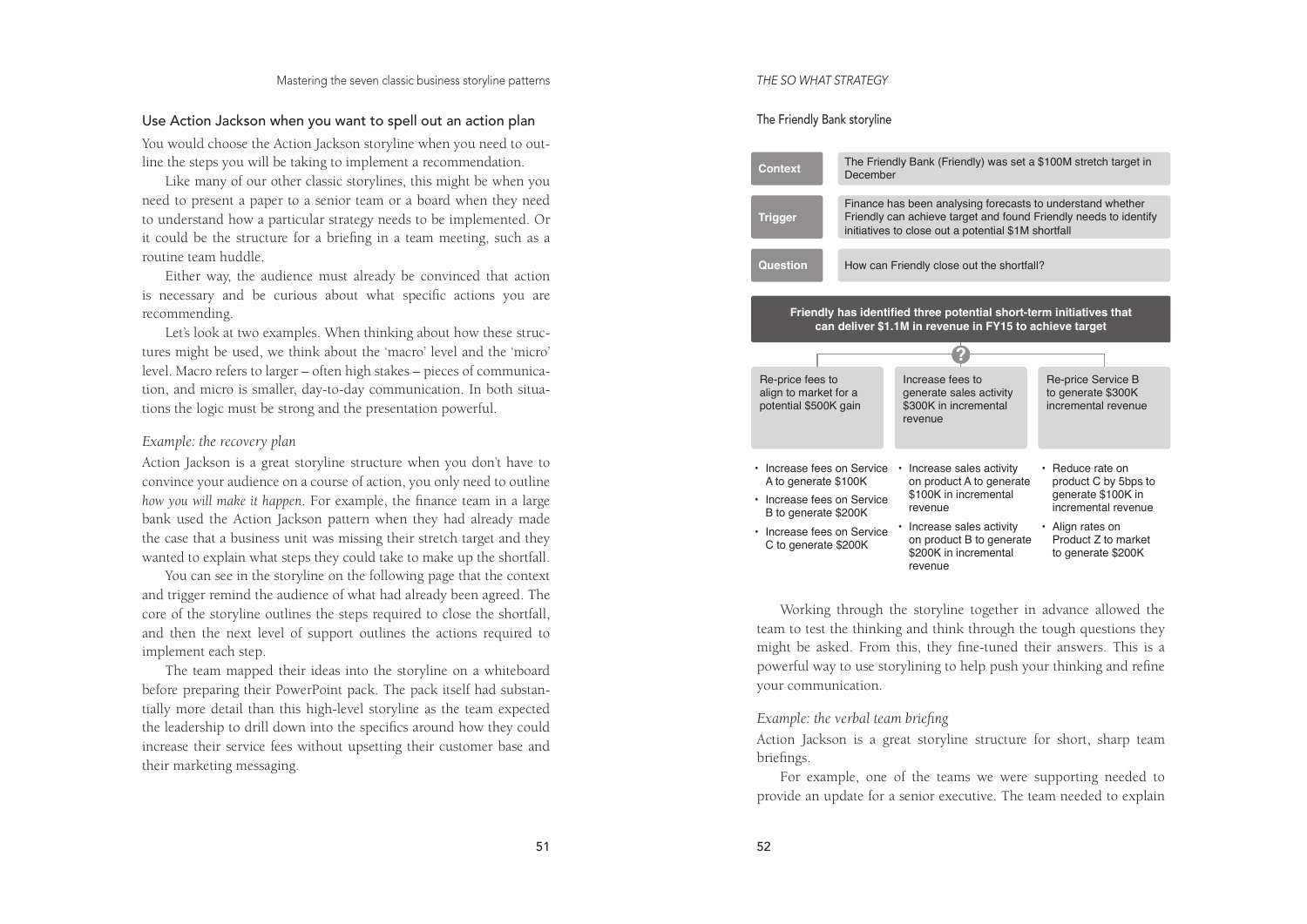#### Mastering the seven classic business storyline patterns

the implementation plan for deploying the new system (NewSys) that would take over some of the manual data-handling aspects of their job and underpin the shift in the team's role from being technical experts to business advisers and partners. The storyline below was used to provide a quick snapshot on implementation as part of a verbal progress update.

#### Transformation storyline



#### *THE SO WHAT STRATEGY*

The team mapped out the story visually, as the one-pager provided a handy reference during the conversation, both for themselves and for the executive. They chose not to prepare a more substantial document to accompany the storyline given there were few contentious issues, the project was on track, and they expected the executive to want to know more about the project rather than challenge it.

## Build Action Jackson to map an overall recommendation and supporting steps

There are some key elements you must get right and some traps to avoid:

- *The introduction (the CTQ … the 'context', 'trigger' and 'question') must lead to actions* – it should remind the audience about what has already been agreed and lead to a 'how' question. But, be careful to test that the audience really does need an Action Jackson storyline and does not need convincing about *why* action is needed or *why* certain steps are required. If that were the case, you would use the Close the Gap pattern (which we look at next).
- *The 'So what' must be a statement.* It may be a recommendation – 'We should do  $X'$  – or state what's been agreed – 'We are implementing a three-month plan to deliver Y'.
- *The storyline must all be actions*, which means that each supporting idea ideally starts with a verb.

## Avoid using Action Jackson when your audience still needs to be convinced

This storyline will only help you with audiences who already understand and agree that the action you are recommending is important. If they do not yet believe that, this is *not* the storyline for you. You may find other patterns such as The Pitch useful if you first want to focus on reasons only, or Houston, We Have a Problem or Close the Gap if you want to first persuade and then run through the action plan in the same conversation.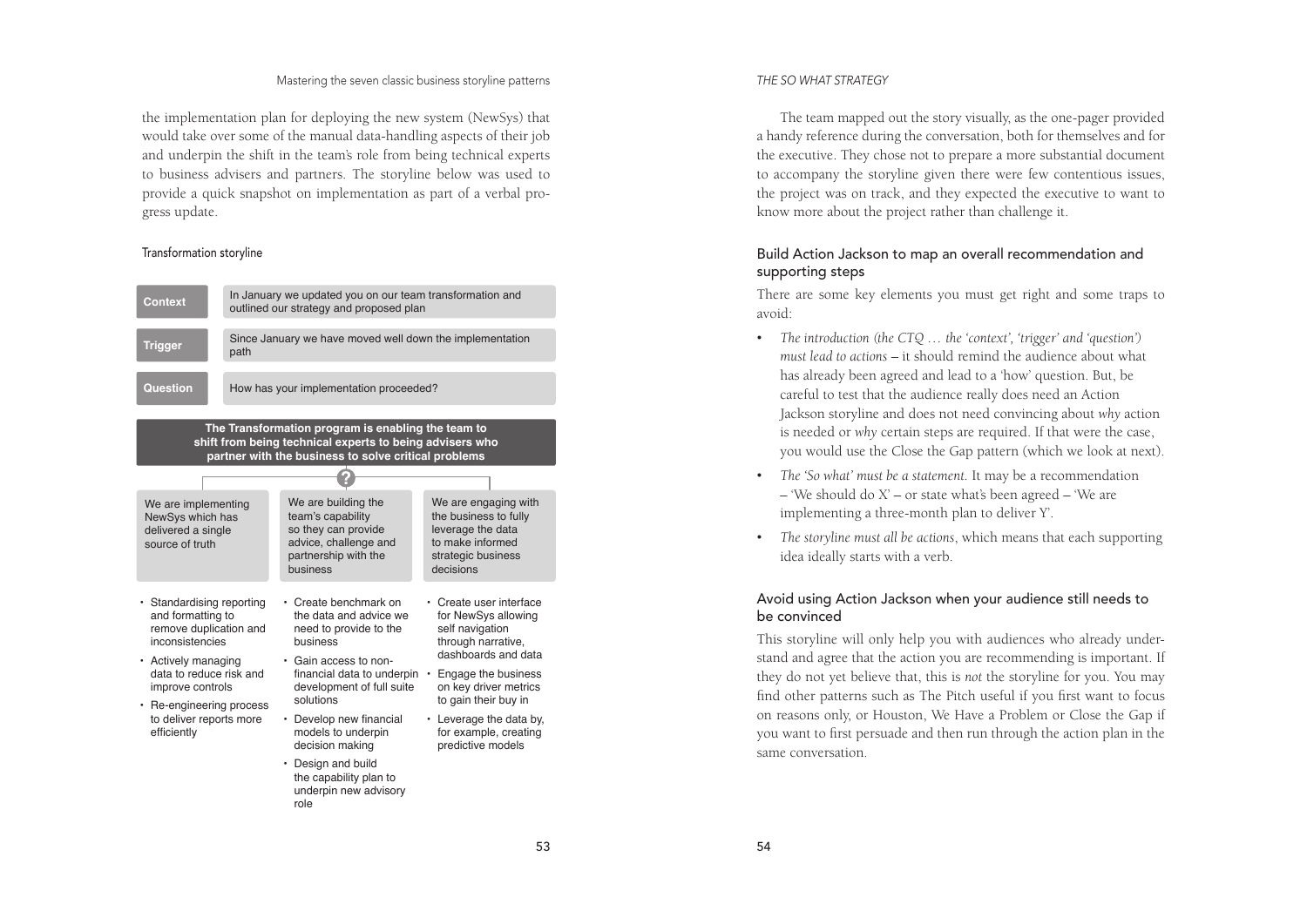## ABOUT DAVINA AND GERARD

Davina Stanley and Gerard Castles have been helping professionals use storylines for decades. Trained at McKinsey & Company in Hong Kong and in Sydney, the two spread their wings to work independently before starting Clarity Thought Partners together in 2010.



**Davina is Managing Director of Clarity Thought Partners.** Davina blends her education and consulting experience to design and deliver innovative and engaging programs for clients. Having begun her working life as a school teacher, she retrained and moved into corporate affairs in a multinational company before joining McKinsey in Hong Kong as a communication specialist. She worked

for The Firm in a range of full-time, part-time and freelance capacities over 18 years, helping consultants clarify their thinking so they could communicate clearly with their clients. She now supports the partners and consultants from another top-tier firm, as well as many other clients.

**Gerard is Co-Founder of Clarity Thought Partners.** Gerard blends his straight-talking abilities with a sharp intellect and a great sense of humour to help his clients get to the point quickly. Having also begun his career as a school teacher, Gerard joined McKinsey in Sydney in 1987, where he was one of the most respected communication spe-

cialists globally. He branched out on his own seven years later to help clients with their communication and change management projects, where he has won awards for the quality of his work. Gerard is about as connected as you can get in Australian business. He has worked with people at every level of business, consulting and government, and is at times referred to in the press as a 'nameless consultant' helping 'so and so'. McKinsey still calls Gerard to help on discrete client projects.